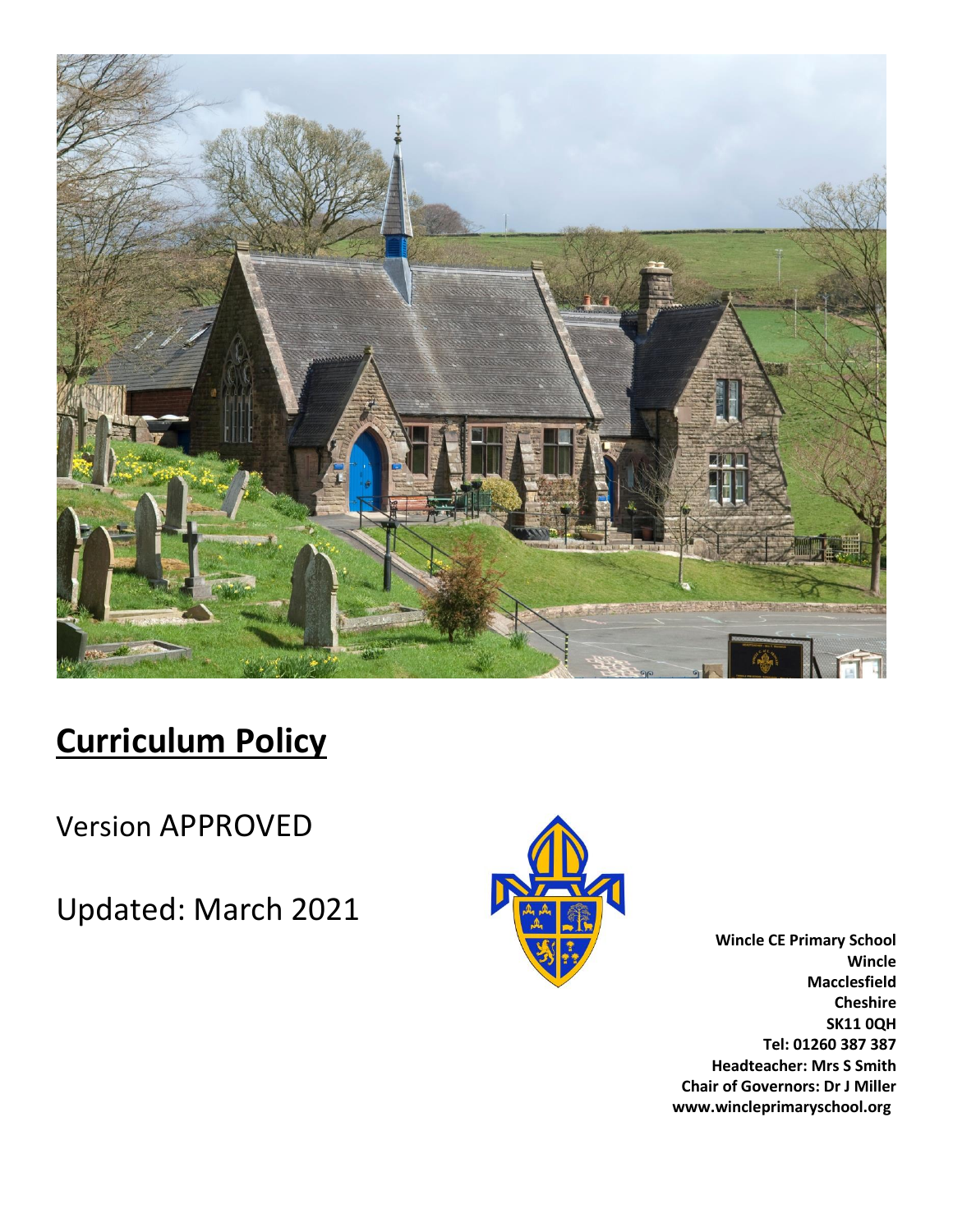# **Wincle School's Curriculum Policy**

# Our school's vision:

*Wincle School creates an enriching and outstanding rural education, nurturing the whole individual: body, mind and soul, inspiring rounded, happy, courageous children who exhibit a passion for learning, a confident faith, a loving concern for community and an inclusive respect for all.*

We encourage our pupils to 'Shine like Stars' (Philippians 2:15) and to do this run with the following acronym:

|   |               | No act of kindness, no matter how small, is ever wasted." Aesop<br>≺≻                                                  |
|---|---------------|------------------------------------------------------------------------------------------------------------------------|
| S |               | We would like our pupils to have the confidence to know that they can make a difference: have hope for the             |
|   | Service       | future.                                                                                                                |
|   |               | $\frac{1}{22}$ We encourage our pupils to challenge injustice and inequality                                           |
|   |               | Tour principles are founded on the truth that we are loved by the Father, Saved by the Son and Sanctified by           |
|   |               | the Holy Spirit.                                                                                                       |
|   | Theology      | X We want to ignite passion and curiosity for learning, providing an exciting curriculum to inspire all learners to be |
|   |               | the best they can be.                                                                                                  |
|   |               | We encourage our pupils to show integrity                                                                              |
|   |               | We would like our pupils to have the courage to fight for what is important<br><b>X</b>                                |
|   | Attitude      | When things are challenging, we would like our pupils to display perseverance and not give up.<br>☆                    |
|   |               | Learn from yesterday, live for today, hope for tomorrow" Albert Einstein                                               |
|   |               | $\frac{1}{2}$ We nurture the whole individual: body, mind and soul                                                     |
|   |               | We encourage the pupils to respect every living creature and show compassion.<br>ឃ                                     |
|   | Relationships | ve would like our children to treat other people as they would like to be treated following Jesus' example.            |
|   |               | We are all unique                                                                                                      |
|   |               | We help all Nildren build trusting relationships                                                                       |
|   |               | Clothe yourselves wat compassion, kindness, humility, gentleness and patience.' (Colossians 3:12)                      |
|   | Shine like    | If am the Light of the world; he who follows Me will not walk in the darkness, but will have the Light of life."       |
|   | stars         | (John 8:12)                                                                                                            |
|   |               | We would like our pupils to shine in their behaviour, attitudes, relationships and learning.                           |

Curriculum Policy – Wincle CE Primary School

To be read in conjunction with the Curriculum Statements for each subject.

# **Statement of intent:**

At Wincle CE Primary School, we respect and value all God's children and are committed to providing a caring, friendly and safe environment for all our pupils so they can learn, in a relaxed and secure atmosphere which is supported by our Christian ethos. We believe every pupil should be able to participate in all school activities in an enjoyable and safe environment and be protected from harm. This is the responsibility of every adult employed by, or invited to deliver services at Wincle CE Primary School. We recognise our responsibility to safeguard all who access school and promote the welfare of all our pupils by protecting them from physical, sexual and emotional abuse, neglect and bullying.

At Wincle CE Primary School, our curriculum is based on the September 2014 National Curriculum for Key Stages 1 & 2 and the Early Years 2021 framework in Reception (we are an early adopter of the new framework). Our rigorous, well planned curriculum combined with high quality teaching ensures that children are supported to be well rounded, empathetic young people who have a genuine thirst for learning. Children develop a strong sense of moral purpose in addition to a respect for and understanding of people.

#### **Introduction**

The curriculum is all the planned activities that we as a school organise in order to promote learning, personal growth and development. It includes, not only the formal requirements of the National Curriculum, but also the range of extra-curricular activities that the school organises in order to enrich the experiences of our children. It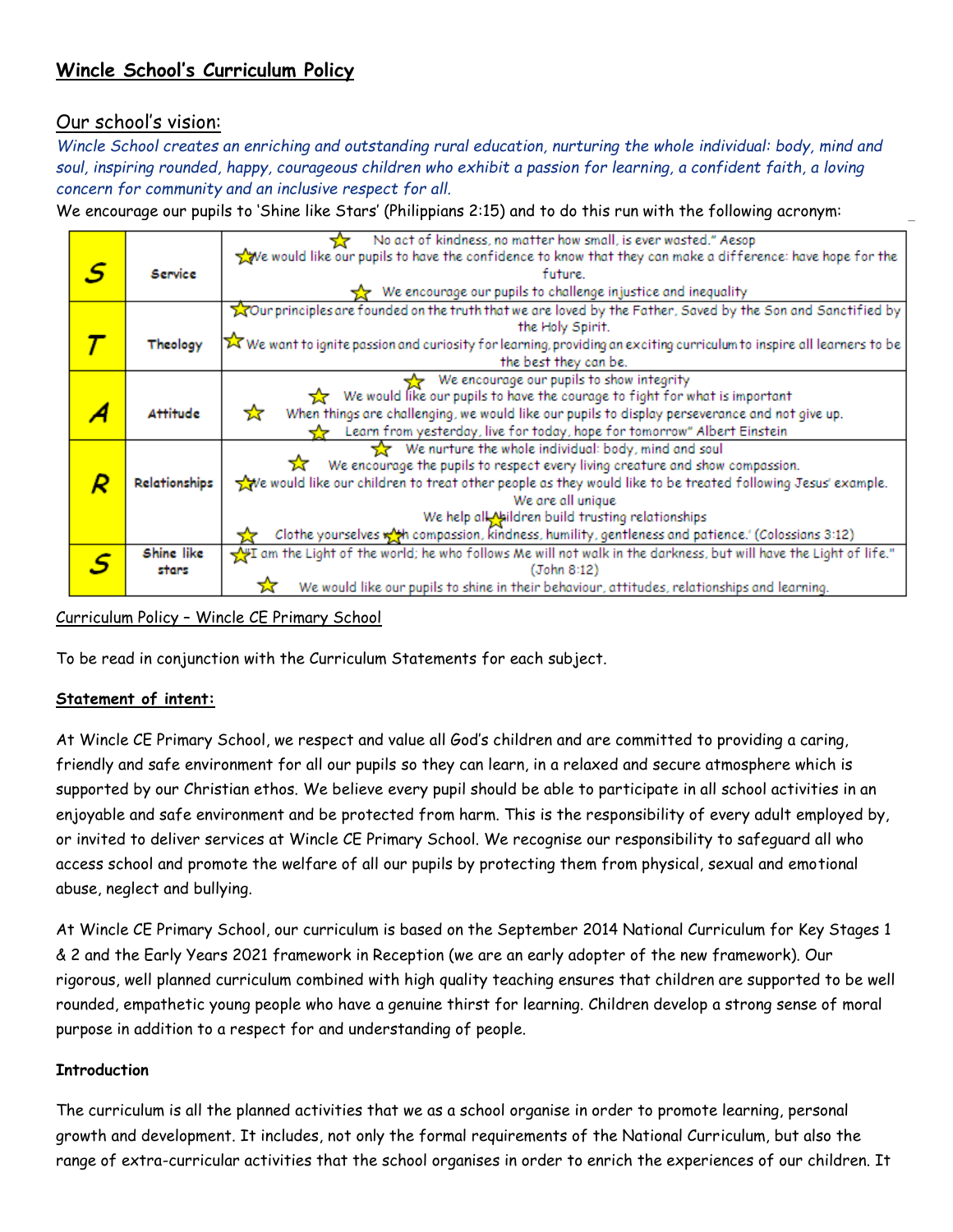includes the 'hidden curriculum', or what the children learn from the way they are treated and expected to behave. We aim to teach children how to grow into positive, responsible people, who can work and co-operate with others, whilst developing knowledge, skills and good attitudes to learning, in order that they achieve their true potential. For more information, please see our Curriculum Enrichment information on the school website as well as our Cultural Awareness Pledge.

# **Curriculum Drivers**

Our curriculum is planned around a series of themes called drivers, which maximise cross-curricular links whilst ensuring rigour where there is a clear development in the learning of key skills. As a school we have identified the 'curriculum drivers' that personalise our curriculum. These have been chosen through consultation with staff – identifying the needs and interests of the pupils at Wincle CE Primary School. They are:

# **Physical, Mental and Spiritual Well-being**

We are passionate about the health of our children. It is important to us that all members of our school community are healthy. Throughout life, our children will face many difficult challenges and need to have the mental and physical strength to be successful and happy. We want our children to lift their eyes from the screen to be excited by the real world, engaging in rich experiences to develop imagination. We will use competition to develop confidence and allow them to manage real risks by having fun and a little danger! Our curriculum will provide opportunities for children to learn to respect and appreciate the diversity of an everchanging society. We aim to nurture confident, curious, independent children who are able to make responsible choices and have the ability to show empathy and compassion towards others. We believe in the power of the school community to change and enhance lives.

#### **The Environment**

We want to enhance and enrich our children's understanding of their local and global environment by providing opportunities for learning beyond the classroom. They need to experience the richness of its diversity and show they care about its management and sustainability. We will aim to develop an attitude of care and respect, where children understand how actions and decisions impact upon the world.

#### **Initiative**

It is vital that we nurture the natural curiosity of our children, enabling them to become independent, imaginative and enterprising. We will give children opportunities to think critically, by solving problems and making choices. Our children need to develop resilience, fueled by intrinsic motivation, to be able to deal with challenges across the curriculum and in life outside the classroom. Developing the skills to work independently and become resourceful will be key to this. We would like our children to engage and express their ideas in a variety of creative forms. We will give the children opportunities to be imaginative, to use experiences and observations to make connections in their learning and appreciate that learning can be accomplished in different forms.

#### **Communication**

We want our children to become eloquent orators, speaking with confidence and fluency in a variety of situations. We believe that helping our children find their voice is as important as them becoming avid readers or great writers and will work to broaden vocabulary and encourage talk in all areas of learning.

#### **Our Christian Values**

Our school vision is to **'***create an enriching and outstanding rural education, nurturing the whole individual: body, mind and soul, inspiring rounded, happy, courageous children who exhibit a passion for learning, a*  confident faith, a loving concern for community and an inclusive respect for all.' We have identified five Christian values which underpin our whole ethos and curriculum. These are Respect, Hope, Compassion, Perseverance and Integrity. Each term, we focus on one of these values and create a 'silver thread' throughout the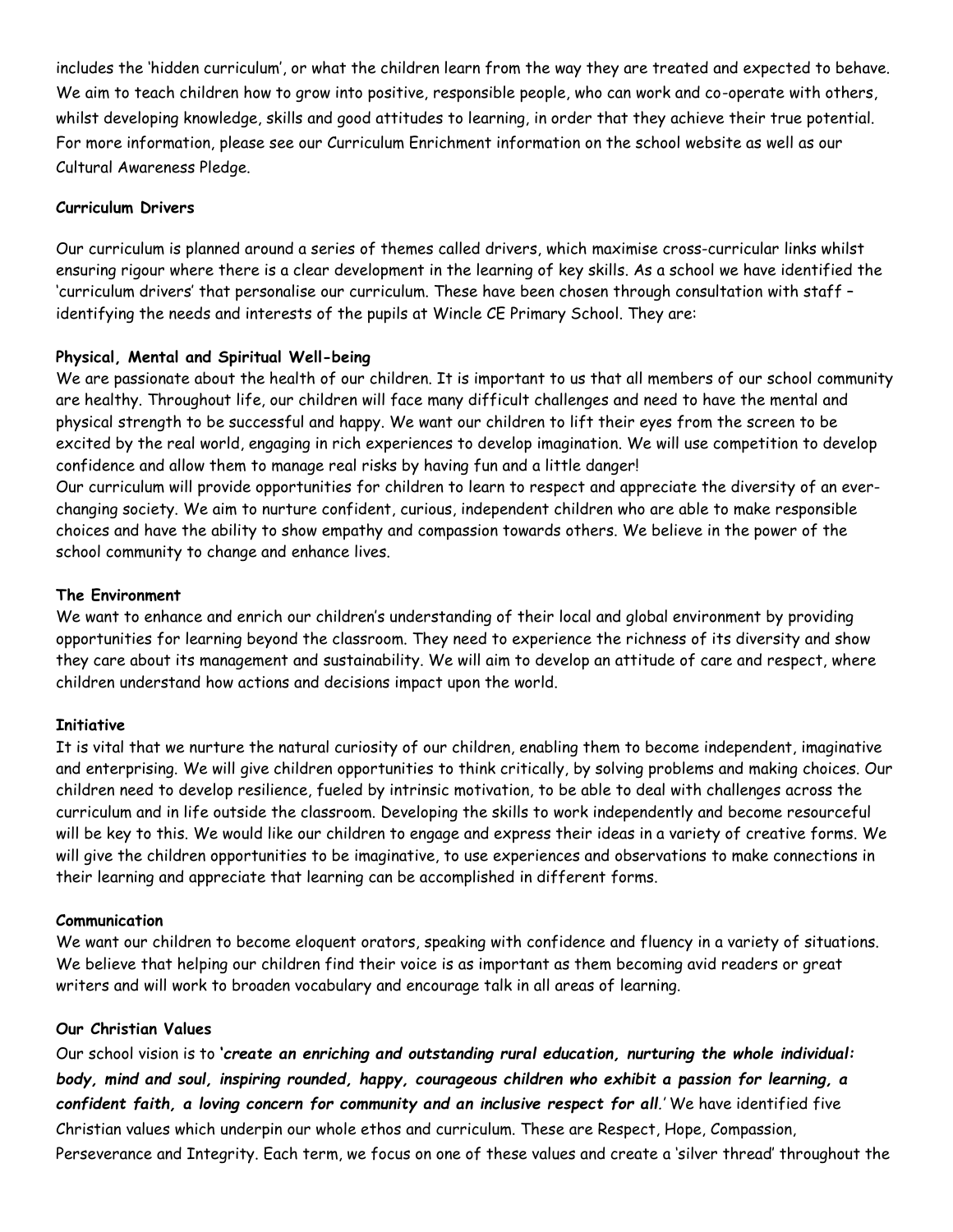whole curriculum (all subjects) providing opportunities for discussion amongst the pupils and to set up lines of enquiry. An example of this can be found on our website.

Our values will be focused upon in the following order: Summer Term 2021 – Respect Autumn Term 2021 – Hope Spring Term 2022 – Compassion Summer Term 2022 – Perseverance Autumn Term 2023 – Integrity

# **Respect:**

Respect is an important core value in our schools because it is the foundation stone of relationships within our school and wider community. In our community, we learn that God made us all different and unique. This is something that we celebrate together. We learn to value ourselves, each other and the wider community through honesty, tolerance and trust, where everyone has an equal right to our care, time and attention as a reflection of God's love. This means valuing differences and showing tolerance. The 'golden rule' is: *'Treat others as you would want them to treat you'* Matthew 7:12

# **Hope:**

At Wincle, we have high hopes and aspirations for our future, our school and community. We also understand that faith gives us hope for both now and for the future, and that this hope brings confidence. At Wincle, we develop our value of hope through: never giving up on our pupils; wanting the best for them academically and in their character; helping them see light despite the darkness; investing in our families; and learning about prayer.

#### **Compassion:**

Compassion is caring about someone else's feelings and trying our best to understand how others might be feeling, and offering to help that person. We can show that we are kind and caring by doing acts of kindness for anyone, friends, family or even people we don't know. We show 'Random acts of kindness'. We donate to charities. We try to be kind to everyone even if we are not friends or we don't always get along. We aim to follow the example of Jesus and treat others as we would wish to be treated

Finally, all of you, live in harmony with one another; be sympathetic, love as brothers, be compassionate and *humble.* 1 Peter 3:8

We try to put ourselves in others' shoes and think about how they might be feeling. We talk to people about how they are feeling if they want to and we pray for those who need it.

#### **Integrity:**

The word integrity comes from the same Latin root as integer and implies a wholeness of person. Just as we would talk about a whole number, so also we can talk about a whole person who is undivided. A person of integrity is living rightly, not divided, nor being a different person in different circumstances. A person of integrity is the same person in private that he or she is in public. Our pupils are encouraged and supported to act with integrity in all situations.

#### **Perseverance:**

Perseverance is persistence in doing something despite difficulty or delay in achieving success. It is persistence, tenacity, determination, resolve, resolution, resoluteness, staying power, purposefulness and firmness of purpose.

At Wincle Primary School, we strive to make our children passionate for learning and make their learning as much fun and as meaningful and relevant as possible. We offer children an excellent education in a safe, calm, creative, inclusive and stimulating environment. Every child is valued as an individual; we aim to nurture well rounded, respectful and confident children who will develop skills for life-long learning. We nurture our children on their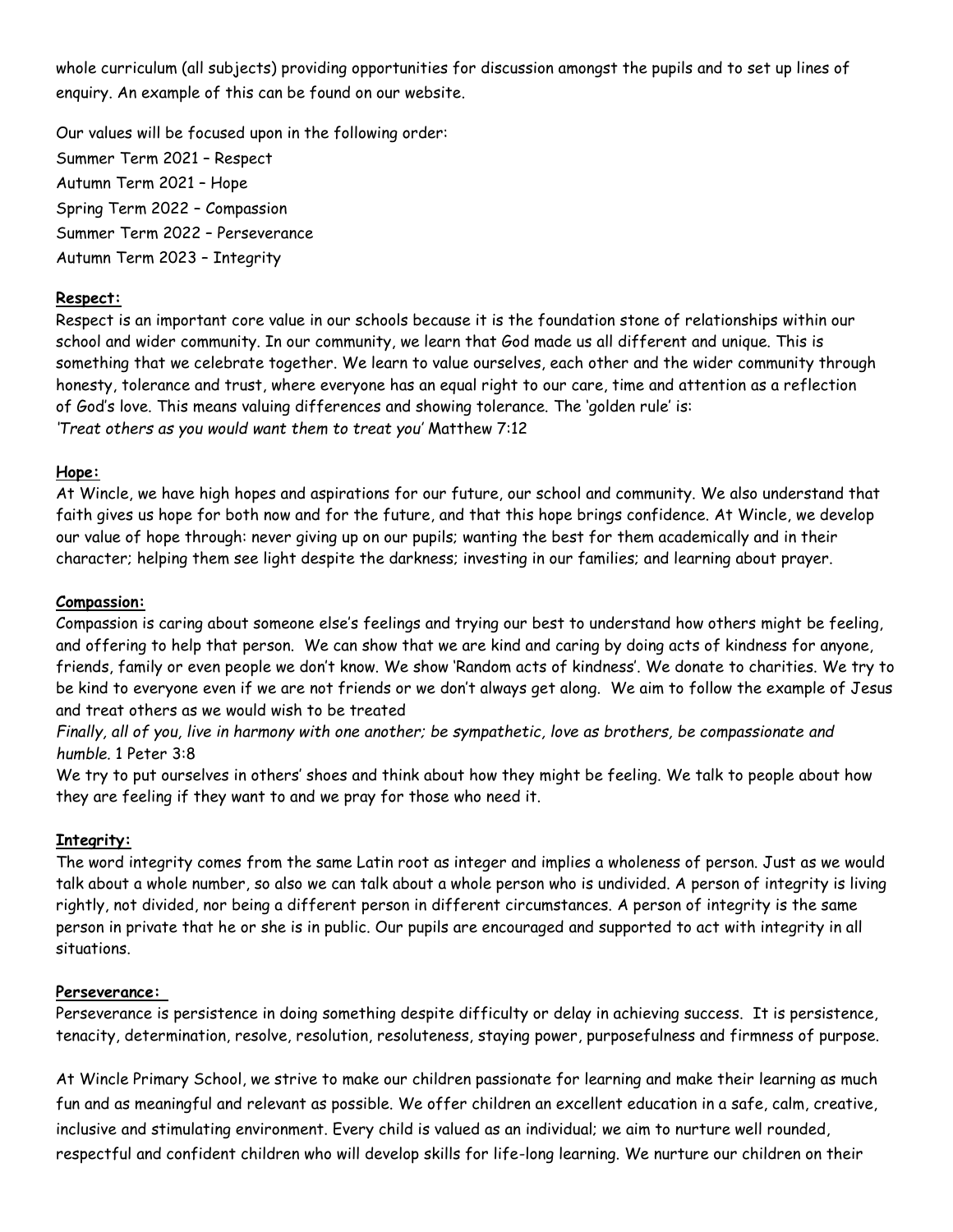journey and encourage them to be creative, unique, open-minded and independent individuals, respectful of themselves and of others in our school, our local community and the wider world.

We take our responsibility to prepare children for life in modern Britain very seriously and ensure that the fundamental British Values are introduced, discussed and lived out through the ethos and work of our school.

Our curriculum promotes respect for the views of each individual child, as well as for people of all cultures. We value the spiritual and moral development of each person, as well as their intellectual and physical growth. We organise our curriculum so that we promote co-operation and understanding between all members of our community.

We are fortunate at Wincle to have a spacious learning environment of which includes an outdoor classroom, improved EYFS area, gardening beds and a pond. This environment is respected and used by all in school and we aim, through our curriculum, to teach respect for our world, and how we should care for it for future generations, as well as our own. At Wincle, our values permeate all areas of school life and are reflected by the school's simple motto: Shine Like Stars.

# **Aims**

At Wincle Primary School, we aim to offer a balanced and broad curriculum which enables all pupils to:

- ✓ Enjoy learning
- $\checkmark$  Feel successful in their learning and to promote high self-esteem
- $\checkmark$  Become creative, independent learners
- $\checkmark$  Be given significant time to learn new skills and have time to practise those skills
- $\checkmark$  Have the flexibility to decide how best to learn in different situations
- $\checkmark$  Have the flexibility to decide what they are going to learn and how
- $\checkmark$  Be given the opportunity to decide upon the final outcome of their learning
- $\checkmark$  Be able to set own targets for learning
- $\checkmark$  Know what their strengths are and which areas they need to develop
- $\checkmark$  Become successful lifelong learners who are able to reach their full potential
- $\checkmark$  Be able to evaluate and assess their own learning
- $\checkmark$  Develop their critical thinking
- $\checkmark$  Understand and value the importance of truth, fairness, right and wrong
- $\checkmark$  Nurture positive relationships promoting working co-operatively with one another
- ✓ Help children understand Britain's cultural heritage
- $\checkmark$  Explore their spiritual, moral, cultural, mental and physical development
- $\checkmark$  Learn and practise the basic skills of English, Mathematics and Computing
- $\checkmark$  Makes learning more meaningful by putting it into context
- $\checkmark$  Challenge themselves and engage themselves in deeper learning

# **Organisation and Planning**

At Wincle CE Primary School, our curriculum is based on the September 2014 National Curriculum for Key Stages 1 & 2 and the Early Years 2021 framework in Reception.

Our curriculum is delivered using a variety of approaches and resources depending on the nature of the subject being taught and the needs of the children (for more details please refer to the separate subject areas of our school website).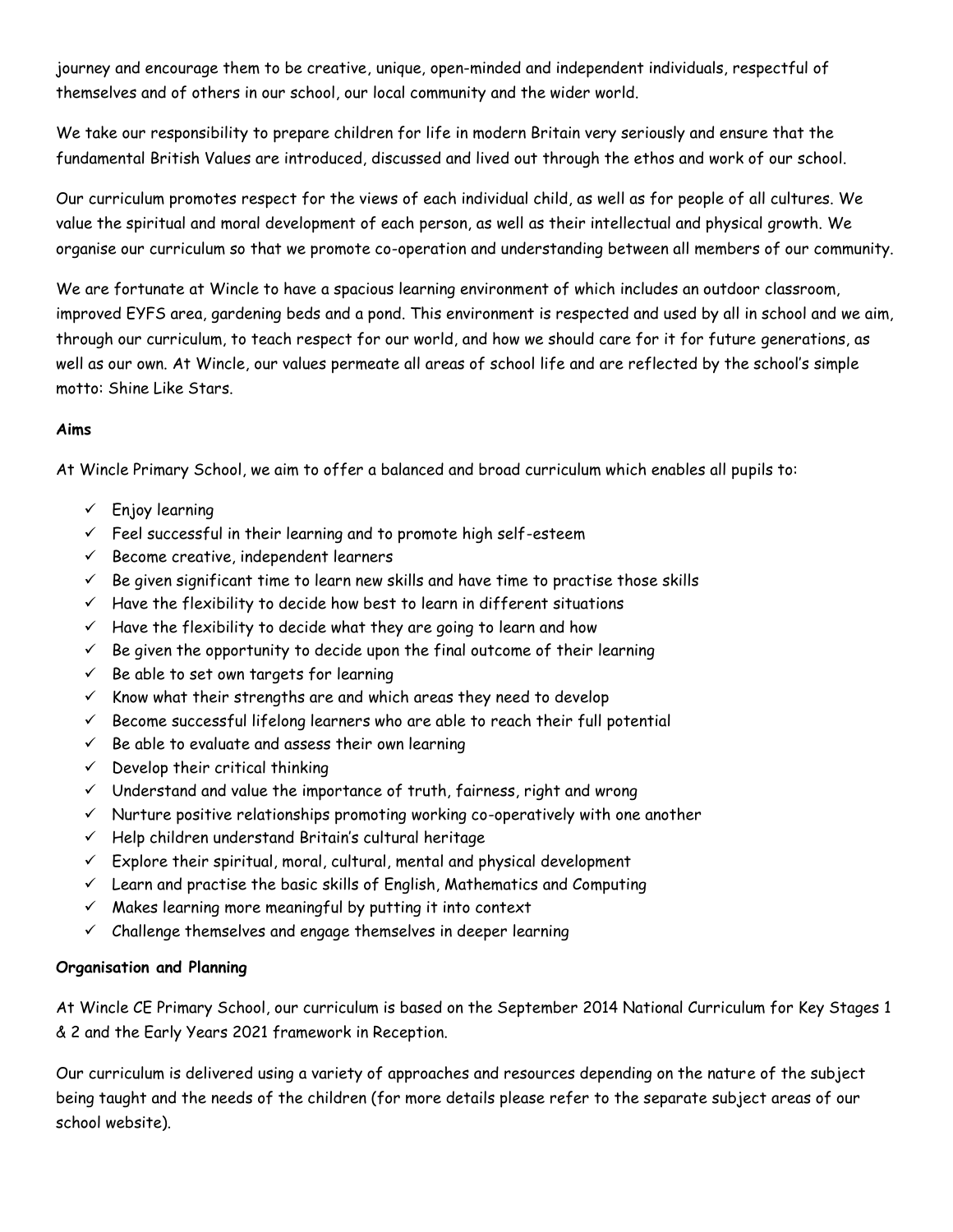The Reception/KS1 curriculum is planned on a two-year cycle linking the Prime and Specific Areas of Learning in the EYFS with the early objectives of the National Curriculum, and is guided by the children's interests. In KS2, our curriculum is all planned on a two/three yearly cycle with an emphasis placed on 'wow' experiences, cross curricular links and learning supported by quality texts and other quality experiences.

Although teaching and learning is still theme-led, each subject's learning journey is carefully planned from the EYFS up to Year 6 and has a subject progression grid to show this over view clearly.

All teachers are responsible for planning, evaluating and teaching in their classes. The National Curriculum stipulates the expectations which form the long-term plans and subject progression grids from which the teachers produce long term plans to identify key concepts, knowledge and vocabulary to be taught in a specific subject unit.

The more detailed weekly/fortnightly short-term planning will focus on the teaching and learning processes and styles. Class teachers meet regularly to ensure continuity of provision and moderation in terms of expectations and outcomes across the year groups. Short term plans outline the individual lessons and adaptations made for individual classes and children along with assessment opportunities and expected outcomes. Particular attention is given to clear and appropriate differentiation, progression and attainment at this point in the planning process.

At Wincle CE Primary School, we use the National Curriculum 2014 as a starting point for all long-term plans. This, in conjunction with subject association resources and some materials from the Essentials curriculum written by Chris Quigley supports us to ensure clear learning intentions and progression across the year groups. Curriculum coverage is mapped annually against long term plans to ensure there are no gaps in our curriculum.

# **Learning Environment**

Our learning environments are used as teaching tools. As a school, we keep them organised and for the most part, make key knowledge and vocabulary accessible so that children can locate and use this key information easily and efficiently. This can do done by signposting or using neutral backgrounds and selecting and organising display carefully. Overcrowded and 'busy' displays are discouraged. In the EYFS, displays and resources are organised and labelled to enable learning and teach children organisational and ordering skills. Displays around school are also used to showcase, value and celebrate children's achievements and great work. Children have input into these displays and the aim of them is to promote children's self-esteem and recognise good learning.

# **Assessment, Recording, Monitoring and Evaluation**

Short and medium-term assessment is the responsibility of the class teacher and is in line with the assessment policy. However, teachers will use informal assessment and observation on a daily basis to determine what children can do independently and therefore plan next steps for learning.

Formative assessments take many different forms and are reflected in the pupil's books/work in the detailed marking and provision of constructive feedback (not every piece of work is marked in depth). Feedback follows the school's policy and identifies areas for children to improve giving focused challenges and expecting children to take ownership of their learning and respond and reflect in order to improve.

Summative assessments support teacher assessments in the core subjects and children are presented with these in a relaxed format so as to cause minimal anxiety for pupils. These are used to help prepare children though the year groups for the end of key stage testing as required by law. Reception pupils are assessed using the Foundation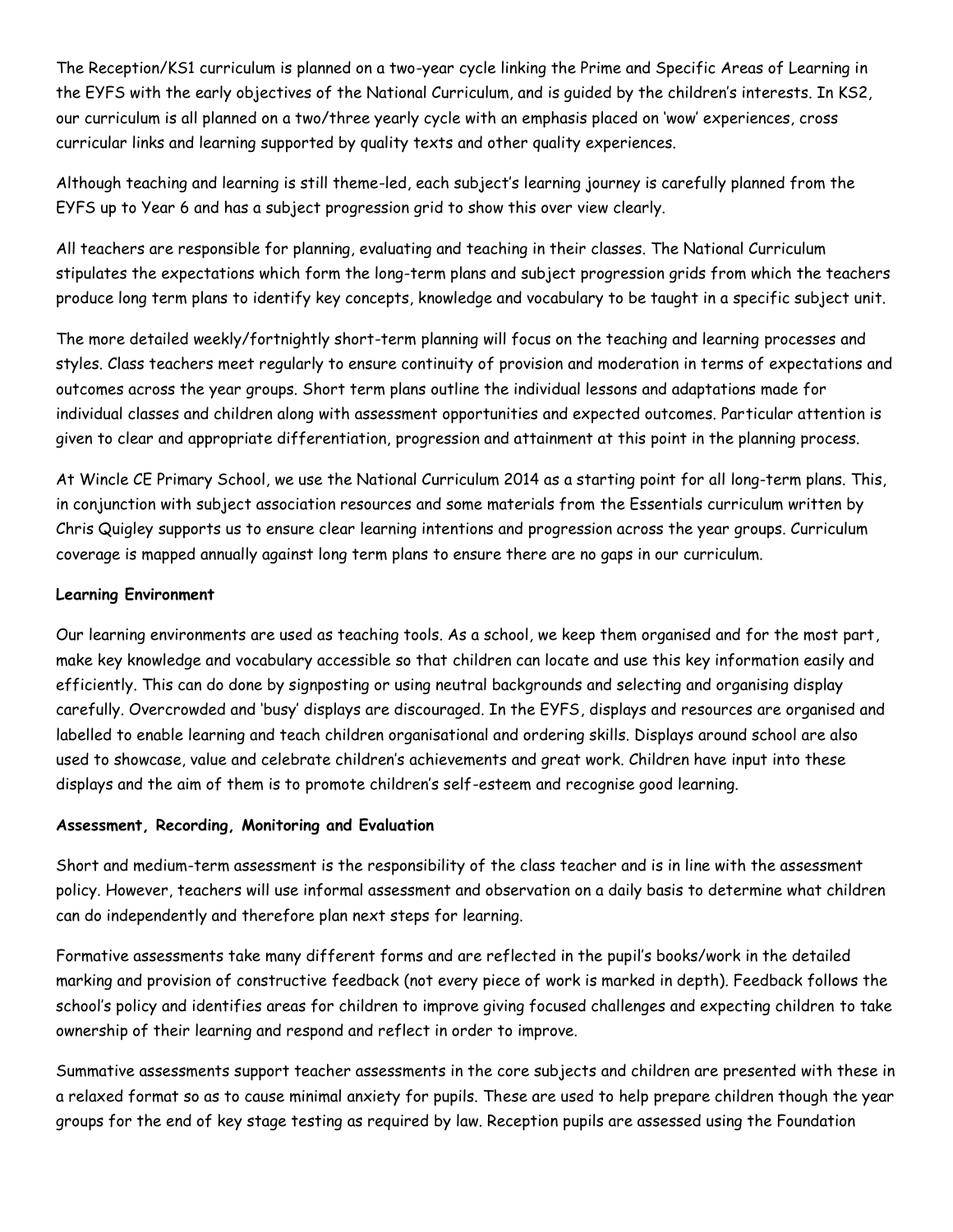Stage Profile and we are an early adopter of the 2021 EYFS Framework. Pupil profiles in Tapestry are established for each child in Reception and assessments are made against the Foundation Stage Profile Statements.

Children's progress and attainment in each subject will be assessed by their teacher against the learning outcomes and end of year expectations. Pupil progress will be reported to parents at the end of each term either in writing or at an appointment where parents are invited to discuss their child's progress.

# **The roles of the Subject Leaders and Curriculum Leader**

It is the role of each subject leader and the curriculum leader to keep up to date with developments in their subject, at both national and local level. They review the way the subject is taught in the school and plan for improvement. This development planning links to whole-school objectives. Each subject leader reviews the curriculum plans for their subject, ensures that there is full coverage of the National Curriculum and that progression is planned into schemes of work.

Due to our small school nature, and where appropriate, a team or pair of teachers will share responsibility for a subject area or indeed for the cross-subject implementation of the thematic curriculum.

The role of the subject leader is to:

- provide a strategic lead and direction for the subject;
- support and offer advice to colleagues on issues related to the subject;
- support staff development and improve the quality of teaching and learning over time;
- monitor pupil progress in that subject area by working alongside colleagues, book looks, pupil interviews, lesson observations and planning scrutiny;
- monitor and evaluate teacher's planning and teaching;
- keep self and other staff up to date with developments in their subject by relevant reading, INSET and policy development and update
- to liaise with appropriate bodies e.g. other schools, governors, the LEA etc. about matters relating to their subjects
- provide efficient resource management for the subject.
- map coverage of the curriculum to long term plans
- engage with subject associations and disseminate information to staff as 'mini' CPD.

The curriculum leader, has responsibility for the day to day organisation of the curriculum. They monitor provision, ensuring that all classes are taught the full requirements of the National Curriculum, and that all lessons have appropriate learning objectives. The curriculum leader oversees the work of the subject leaders and works collaboratively to ensure the support is there for subject development and there is a consistency across all areas of the curriculum. Their role is to share good practice and ensure that fun, laughter and hard work underpin Wincle's curriculum development.

#### **Risk Assessment**

Whilst planning for the curriculum, teachers will give consideration to any relevant risks. If appropriate, these will be highlighted on planning and the appropriate documents completed to meet with health and safety regulations. Where water is involved in a risk assessment (for example river fieldwork as a part of geography) the LA will be notified and permission sought through Evolve as part of the risk assessment.